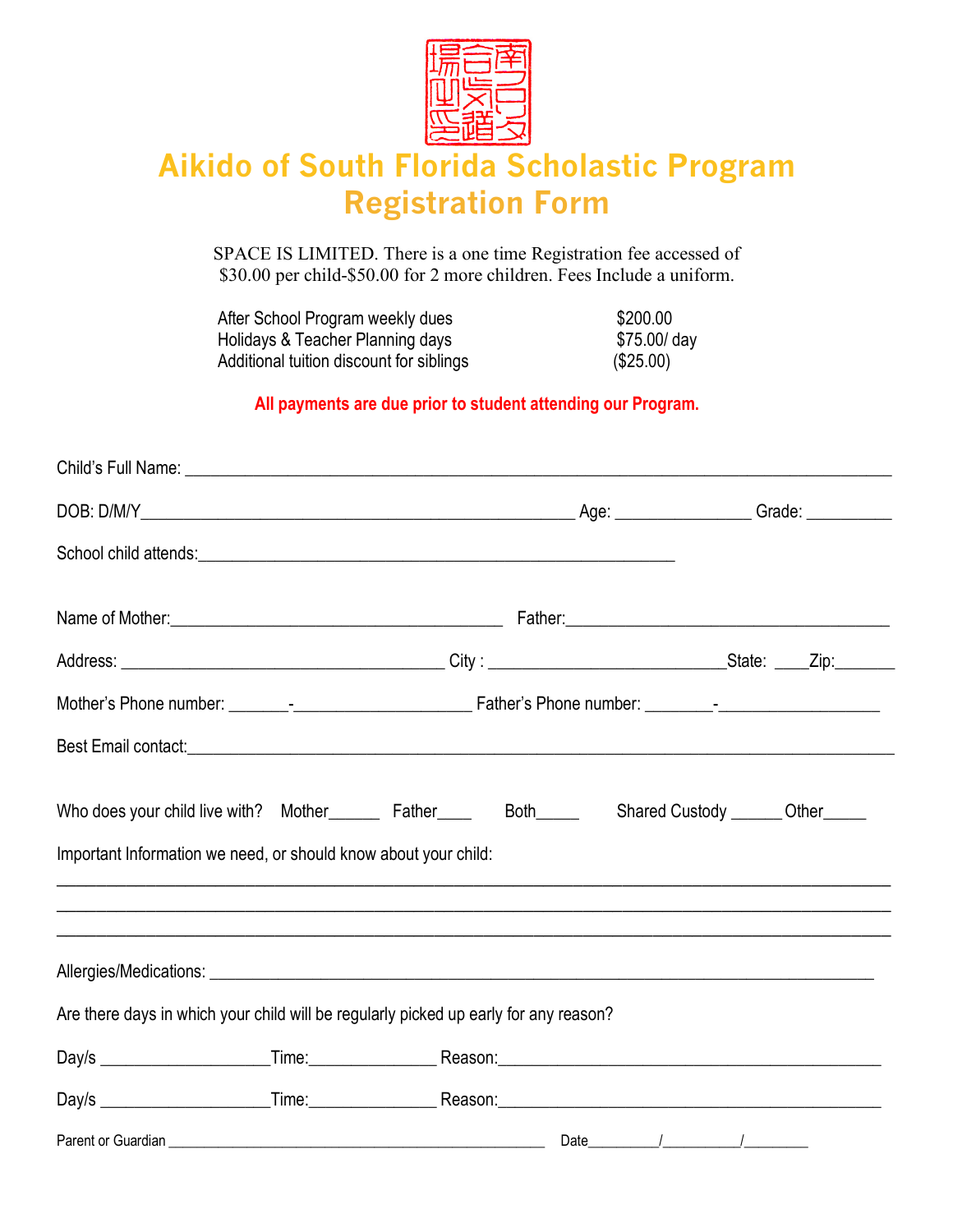

## **Aikido of South Florida Scholastic Program Late fees and Pick-up**

**We understand and empathize with the working parent/s. Therefore, as a courtesy, our facility is open for your children from 8:00 pm until 6:30pm, without additional charges. However, if by 6:30 you have not picked up your child, there will be an additional \$25.00 that will be assessed and due upon picking your child up or by the next day of service.** 

**Weekly dues must be paid every Friday prior to the week of attendance. Payment can be arranged to be auto debited for your convenience to ensure no late fee will be incurred. However, please be sure to update your credit card before expiration or a late fee of \$50.00 will be incurred.**

**Your child will not be permitted to attend our after school program until these outstanding fees are satisfied: Insufficient funds, overdraft on bank or credit cards, events will not excluded from being assessed a late payment of \$50. We reserve all rights to terminate your child from our program after the third offense.** 

**I understand and agree to the Late Pick up Policy.**

\_\_\_\_\_\_\_\_\_\_\_\_\_\_\_\_\_\_\_\_\_\_\_\_\_\_\_\_\_\_\_\_\_\_\_\_\_\_\_\_\_\_\_\_\_\_\_\_\_ \_\_\_\_\_\_\_\_\_\_\_\_\_\_\_\_\_\_\_\_\_\_\_\_\_\_\_\_\_\_\_\_\_\_\_ Parent or Guardian Date **Date** 

\_\_\_\_\_\_\_\_\_\_\_\_\_\_\_\_\_\_\_\_\_\_\_\_\_\_\_\_\_\_\_\_\_\_\_\_\_\_\_\_\_\_\_\_\_\_\_\_\_ \_\_\_\_\_\_\_\_\_\_\_\_\_\_\_\_\_\_\_\_\_\_\_\_\_\_\_\_\_\_\_\_\_\_\_ Parent or Guardian Date **Date** 

I hereby acknowledge that I have completed this form and give permission for my child to fully participate in any and all activities associated with Aikido of South Florida and it's After School Program as they are one in the same. This includes but is not limited to the physical and mental demands of Aikido martial art classes, Yoga and Meditation. We agree to comply with all the rules and teaching techniques, reprimands and penalties involved in instilling discipline and order. I agree to the financial obligation and terms of payment and the late charges incurred for late payment. I understand that if these terms are abused it will be grounds for termination from the program. Any balances remaining will be forwarded to a collection agency and subsequent charges incurred by the agency and will be added to the outstanding balances.

| Parent or Guardian | Date |
|--------------------|------|
| Parent or Guardian | Date |

**All photographs and video taken will be property of Aikido of South Florida and may be used for advertisement in our website, local publications, school promotions and newspapers, or how we lawfully decide to advertise Aikido of South Florida.**

Parent or Guardian Date

\_\_\_\_\_\_\_\_\_\_\_\_\_\_\_\_\_\_\_\_\_\_\_\_\_\_\_\_\_\_\_\_\_\_\_\_\_\_\_\_\_\_\_\_\_\_\_\_\_ \_\_\_\_\_\_\_\_\_\_\_\_\_\_\_\_\_\_\_\_\_\_\_\_\_\_\_\_\_\_\_\_\_\_\_

\_\_\_\_\_\_\_\_\_\_\_\_\_\_\_\_\_\_\_\_\_\_\_\_\_\_\_\_\_\_\_\_\_\_\_\_\_\_\_\_\_\_\_\_\_\_\_\_\_ \_\_\_\_\_\_\_\_\_\_\_\_\_\_\_\_\_\_\_\_\_\_\_\_\_\_\_\_\_\_\_\_\_\_\_ Parent or Guardian Date Communication Contract Communication Contract Communication Contract Communication Communication Communication Communication Communication Communication Communication Communication Communication Com